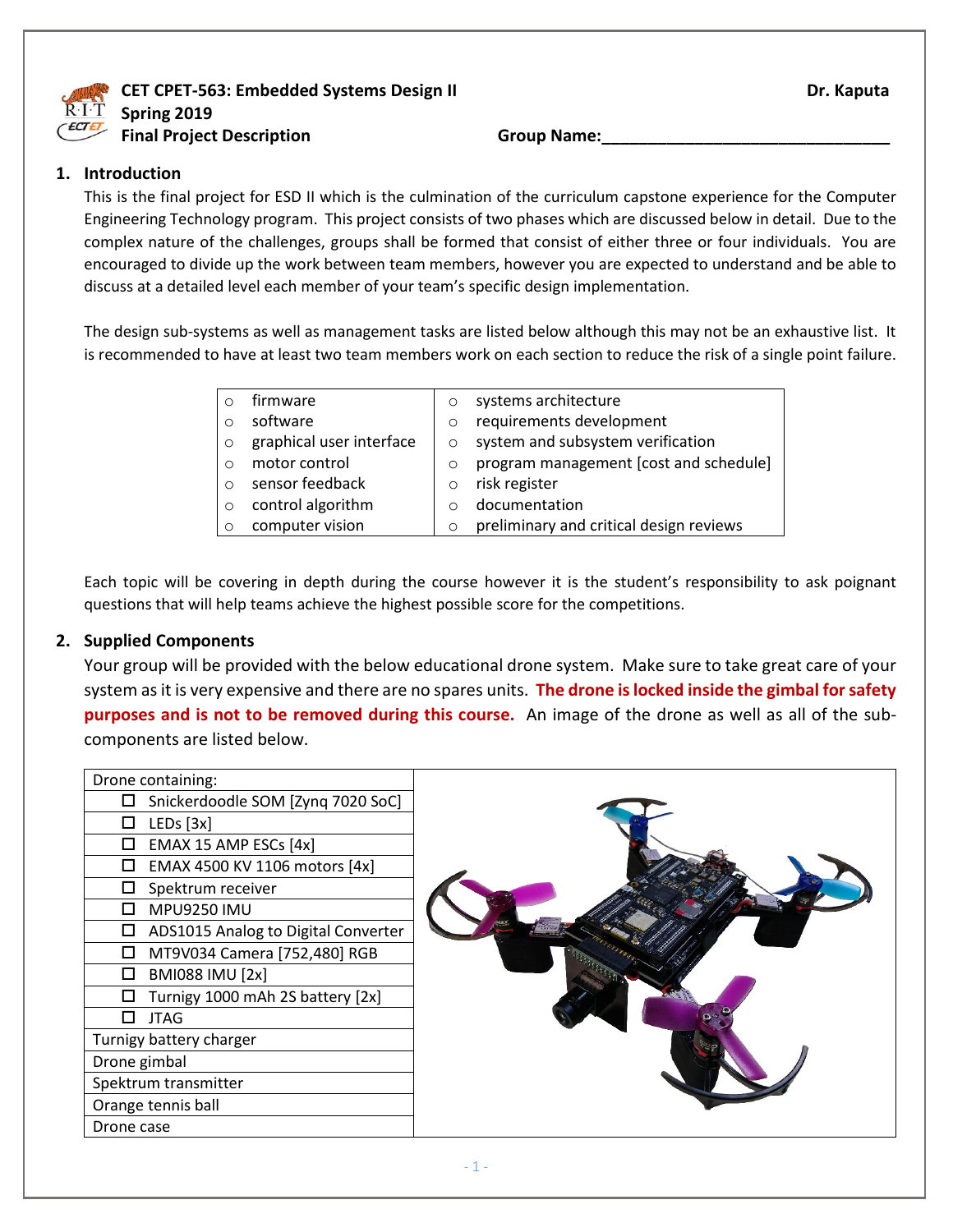#### **3. Basic Requirements**

These requirements are to be verified via test and demonstration and must be signed off by Dr. Kaputa. Upon signing off these requirements, the group will be allowed to install the props onto their drone.

#### **Drone Shall:**

- $\square$  control motors via PWM technique
- $\square$  be able to disable all motors via the receiver
- $\Box$  have three modes for the motors:
	- o motors off, motors spinning slowly, motors active
- $\Box$  have three modes for the orange LED
	- $\circ$  turn on the green LED solid while the bus voltage is greater than 7.4 volts
	- $\circ$  blink the green LED at 1 Hz when the bus voltage is between 6.8 and 7.4 volts
	- o blink the green LED at 5 Hz when the bus voltage is below 6.8 volts
- $\Box$  interface with the receiver via the provided code

| Grading: 10 points total   |                                 |
|----------------------------|---------------------------------|
| <b>Task</b>                | Earned Points   Possible Points |
| all requirements fulfilled |                                 |
| Total                      | 10                              |

#### **Props are not to be used until the basic requirements are signed off below by Dr. Kaputa.**

Signature: \_\_\_\_\_\_\_\_\_\_\_\_\_\_\_\_\_\_\_\_\_\_\_\_\_\_\_\_\_\_\_\_\_\_\_\_\_\_\_\_\_\_\_\_\_\_\_\_\_\_\_\_\_ Date: \_\_\_\_\_\_\_\_\_\_\_\_\_\_\_\_\_\_\_\_\_\_\_

## **4. Manual Navigation Demo**

This demo proves out the basic functionality of the UAV platform. There is no competitive part to the manual demo. All three demonstrations should be done with a single system build and a single model run.

## **Drone Shall:**  $\Box$  operate in a completely manual fashion

- $\Box$  hold zero pitch and yaw after calibration [demonstration 1]
- $\Box$  return to zero after perturbation [demonstration 2]
- $\Box$  be controllable with the correct polarities via the supplied receiver [demonstration 3]
- $\Box$  not make use of the camera
- $\Box$  use bus voltage compensation in the forward loop
- $\square$  make use of Simulink external mode for control laws
- $\Box$  have a GUI displaying diagnostic information such as PWM commands, bus voltage, attitude
- $\Box$  log data during all three demonstrations

## **Grading: 15 points total Task Earned Points Possible Points** demonstration 1 3 demonstration 2 3 demonstration 3 3 GUI 3 all requirements fulfilled 3 **Total 15**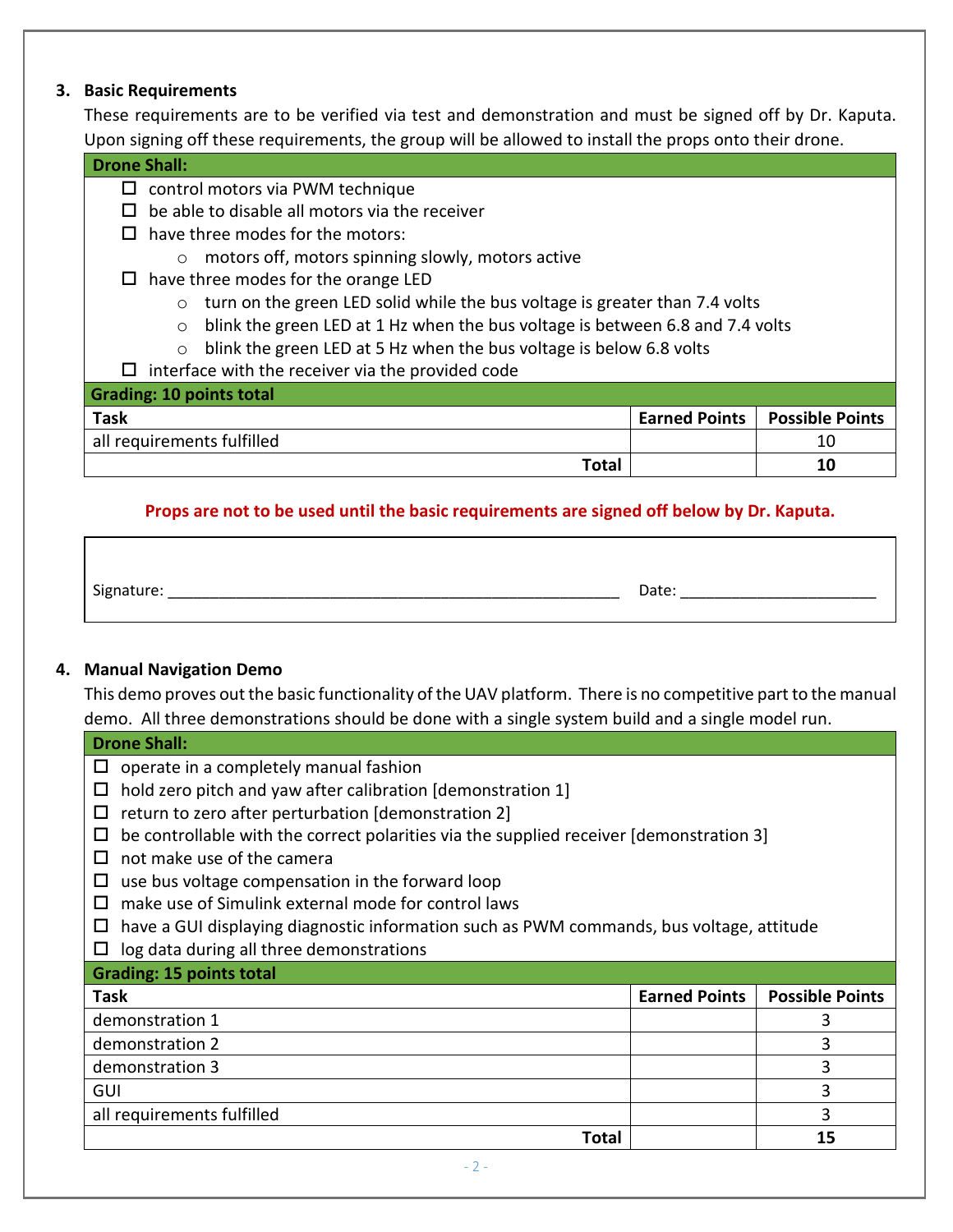## **5. Autonomous Navigation Demo**

This demo demonstrates the autonomous capabilities of the UAV platform. There is a competitive portion of this demo where groups will battle to have the smallest yaw error after five full yaw rotations. The camera will be used for this demo as a basic sensor but not for any visual servoing. The order of the demos is meant to follow along the basic development approach of moving from simple to complex in order to vet out the basic low level subcomponents.

| <b>Drone Shall:</b>                             |                                                                                                  |                                                                                              |                                                     |                                                                                          |                      |                        |
|-------------------------------------------------|--------------------------------------------------------------------------------------------------|----------------------------------------------------------------------------------------------|-----------------------------------------------------|------------------------------------------------------------------------------------------|----------------------|------------------------|
| $\Box$                                          | perform calibration in manual mode                                                               |                                                                                              |                                                     |                                                                                          |                      |                        |
|                                                 |                                                                                                  | $\Box$ be able to toggle between manual and autonomous <b>modes</b> via receiver rate switch |                                                     |                                                                                          |                      |                        |
|                                                 |                                                                                                  |                                                                                              | $\circ$ HI => manual, LO => autonomous              |                                                                                          |                      |                        |
| ப                                               |                                                                                                  |                                                                                              |                                                     | enter autonomous navigation mode via a "0" on the flight mode switch                     |                      |                        |
| ⊔                                               |                                                                                                  |                                                                                              |                                                     | abort any autonomous routines upon flipping back to manual mode                          |                      |                        |
| $\Box$                                          |                                                                                                  |                                                                                              |                                                     | perform trajectory 1 immediately after entering autonomous mode [demonstration 1]        |                      |                        |
|                                                 | Pitch [deg]                                                                                      | Yaw [deg]                                                                                    | Relative Time [sec]                                 |                                                                                          |                      |                        |
|                                                 | $\mathbf 0$                                                                                      | $\Omega$                                                                                     | $\Omega$                                            |                                                                                          |                      |                        |
|                                                 | 30<br>$\mathbf 0$                                                                                | 0<br>$\mathbf 0$                                                                             | 3<br>9                                              |                                                                                          |                      |                        |
|                                                 | $-30$                                                                                            | 0                                                                                            | 12                                                  |                                                                                          |                      |                        |
|                                                 | $\mathbf 0$                                                                                      | 0                                                                                            | 15                                                  |                                                                                          |                      |                        |
|                                                 | $\mathbf 0$                                                                                      | 90                                                                                           | 18                                                  |                                                                                          |                      |                        |
|                                                 | 0                                                                                                | 0                                                                                            | 21                                                  |                                                                                          |                      |                        |
|                                                 | $\mathbf 0$                                                                                      | $-90$                                                                                        | 24                                                  |                                                                                          |                      |                        |
|                                                 | $\mathbf 0$                                                                                      | $\mathbf 0$                                                                                  | 27                                                  |                                                                                          |                      |                        |
|                                                 |                                                                                                  |                                                                                              |                                                     | $\square$ immediately start trajectory 1 upon re-entering autonomous navigation mode     |                      |                        |
| $\Box$                                          | perform trajectory 2, exactly 15 seconds after finishing trajectory 1 [demonstration 2]. During  |                                                                                              |                                                     |                                                                                          |                      |                        |
|                                                 | the 15 second interval the drone shall be manually zeroed in yaw based upon feedback from the    |                                                                                              |                                                     |                                                                                          |                      |                        |
|                                                 | camera relative to a green tennis ball. [manually move drone in yaw until camera reads 0 in yaw] |                                                                                              |                                                     |                                                                                          |                      |                        |
|                                                 | Pitch [deg]<br>Yaw [deg]<br>Relative Time [sec]                                                  |                                                                                              |                                                     |                                                                                          |                      |                        |
|                                                 | $\Omega$                                                                                         | $\Omega$                                                                                     | $\Omega$                                            |                                                                                          |                      |                        |
|                                                 | $\Omega$                                                                                         | $360 * 5$                                                                                    | 30                                                  |                                                                                          |                      |                        |
|                                                 | $\square$ not make use of the camera for rotation                                                |                                                                                              |                                                     |                                                                                          |                      |                        |
| $\Box$                                          | make use of camera for trajectory 2 calibration and final yaw location                           |                                                                                              |                                                     |                                                                                          |                      |                        |
|                                                 |                                                                                                  |                                                                                              | $\Box$ not make use of the magnetometer             |                                                                                          |                      |                        |
| $\Box$                                          |                                                                                                  |                                                                                              | make use of Simulink external mode for control laws |                                                                                          |                      |                        |
|                                                 |                                                                                                  |                                                                                              |                                                     | have a GUI displaying diagnostic information such as PWM commands, bus voltage, attitude |                      |                        |
|                                                 | log data during both demonstrations<br>$\Box$                                                    |                                                                                              |                                                     |                                                                                          |                      |                        |
| <b>Grading: 20 points total</b>                 |                                                                                                  |                                                                                              |                                                     |                                                                                          |                      |                        |
| <b>Task</b>                                     |                                                                                                  |                                                                                              |                                                     |                                                                                          | <b>Earned Points</b> | <b>Possible Points</b> |
|                                                 | demonstration 1                                                                                  |                                                                                              |                                                     |                                                                                          |                      | 5                      |
|                                                 | demonstration 2 [solo]                                                                           |                                                                                              |                                                     |                                                                                          |                      | 5                      |
| demonstration 2 [competitive]<br>$\overline{4}$ |                                                                                                  |                                                                                              |                                                     |                                                                                          |                      |                        |
| GUI                                             |                                                                                                  |                                                                                              |                                                     |                                                                                          |                      |                        |

all requirements fulfilled 3

**Total 20**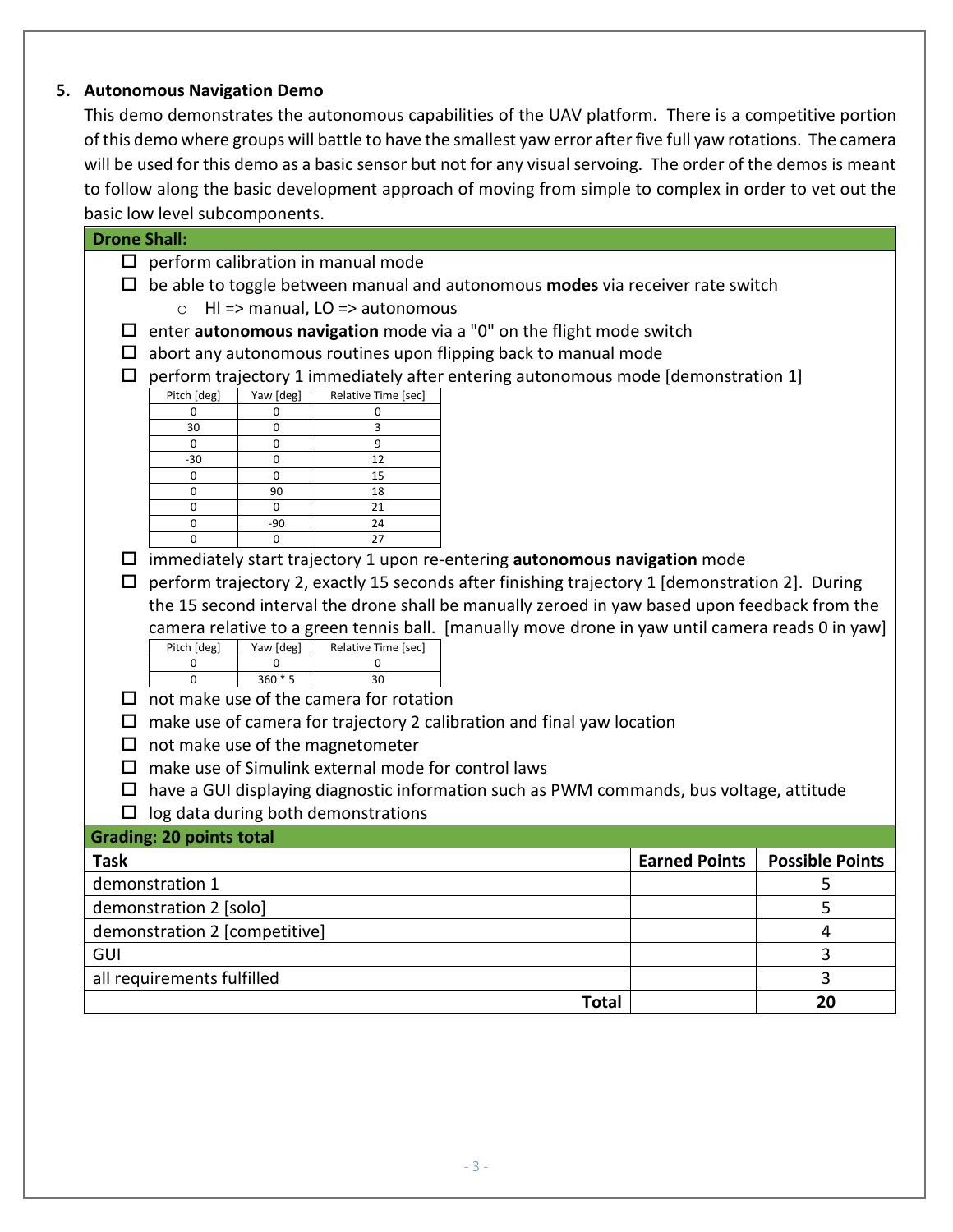## **6. Basic Tracking Demo**

This demo puts together all components of the system to enable fully autonomous visual servoing.

| This active pats together an components or the system to chable rany autonomous visual servoing. |                      |                        |  |  |
|--------------------------------------------------------------------------------------------------|----------------------|------------------------|--|--|
| <b>Drone Shall:</b>                                                                              |                      |                        |  |  |
| be able to toggle between manual and autonomous modes via receiver rate switch<br>Ц              |                      |                        |  |  |
| $Hl$ => manual, LO => autonomous<br>$\Omega$                                                     |                      |                        |  |  |
| enter basic tracking mode via a "1" on the flight mode switch                                    |                      |                        |  |  |
| track an orange tennis ball via visual servoing<br>$\sqcup$                                      |                      |                        |  |  |
| blink the orange led when entering <b>basic tracking</b> mode<br>⊔                               |                      |                        |  |  |
| turn the orange led solid when the ball has been detected<br>ப                                   |                      |                        |  |  |
| make use of Simulink external mode for control laws                                              |                      |                        |  |  |
| have a GUI displaying diagnostic information as well as the real time video feed<br>ப            |                      |                        |  |  |
| ball shall be held a distance between 1 and 4 meters away<br>$\mathsf{L}$                        |                      |                        |  |  |
| log data during both demonstrations<br>ப                                                         |                      |                        |  |  |
| <b>Grading: 25 points total</b>                                                                  |                      |                        |  |  |
| <b>Task</b>                                                                                      | <b>Earned Points</b> | <b>Possible Points</b> |  |  |
| ball detection [user demo]<br>5                                                                  |                      |                        |  |  |
| visual servoing [user demo]<br>5                                                                 |                      |                        |  |  |
| 3<br>ball detection [watching TBD video]                                                         |                      |                        |  |  |
| 3<br>visual servoing [watching TBD video]                                                        |                      |                        |  |  |
| 6<br>GUI                                                                                         |                      |                        |  |  |
| 3<br>all requirements fulfilled                                                                  |                      |                        |  |  |

## **7. Advanced Tracking Demo**

This demo is extra credit and adds a wow factor by enabling face tracking or pose estimation via April tags.

**Total 25**

| <b>Drone Shall:</b>                                                                   |                      |                        |  |  |  |
|---------------------------------------------------------------------------------------|----------------------|------------------------|--|--|--|
| be able to toggle between manual and autonomous modes via receiver rate switch<br>⊔   |                      |                        |  |  |  |
| HI => manual, LO => autonomous<br>$\circ$                                             |                      |                        |  |  |  |
| enter advanced tracking mode via a "2" on the flight mode switch                      |                      |                        |  |  |  |
| track a face or an april tag<br>□                                                     |                      |                        |  |  |  |
| blink the blue led when entering advanced tracking mode<br>□                          |                      |                        |  |  |  |
| turn the blue led solid when the face or april tag has been detected                  |                      |                        |  |  |  |
| make use of Simulink external mode for control laws                                   |                      |                        |  |  |  |
| have a GUI displaying diagnostic information as well as the real time video feed<br>ப |                      |                        |  |  |  |
| face or april tag shall be held a distance between 1 and 4 meters away<br>⊔           |                      |                        |  |  |  |
| log data during both demonstrations                                                   |                      |                        |  |  |  |
| <b>Grading: 10 bonus points total</b>                                                 |                      |                        |  |  |  |
| Task                                                                                  | <b>Earned Points</b> | <b>Possible Points</b> |  |  |  |
| detection [user demo]                                                                 |                      |                        |  |  |  |
| visual servoing [user demo]                                                           | 2                    |                        |  |  |  |
| detection [watching TBD video]<br>1                                                   |                      |                        |  |  |  |
| servoing [watching TBD video]<br>1                                                    |                      |                        |  |  |  |
| 2<br><b>GUI</b>                                                                       |                      |                        |  |  |  |
| $\mathfrak z$<br>all requirements fulfilled                                           |                      |                        |  |  |  |
| <b>Total</b>                                                                          |                      | 10                     |  |  |  |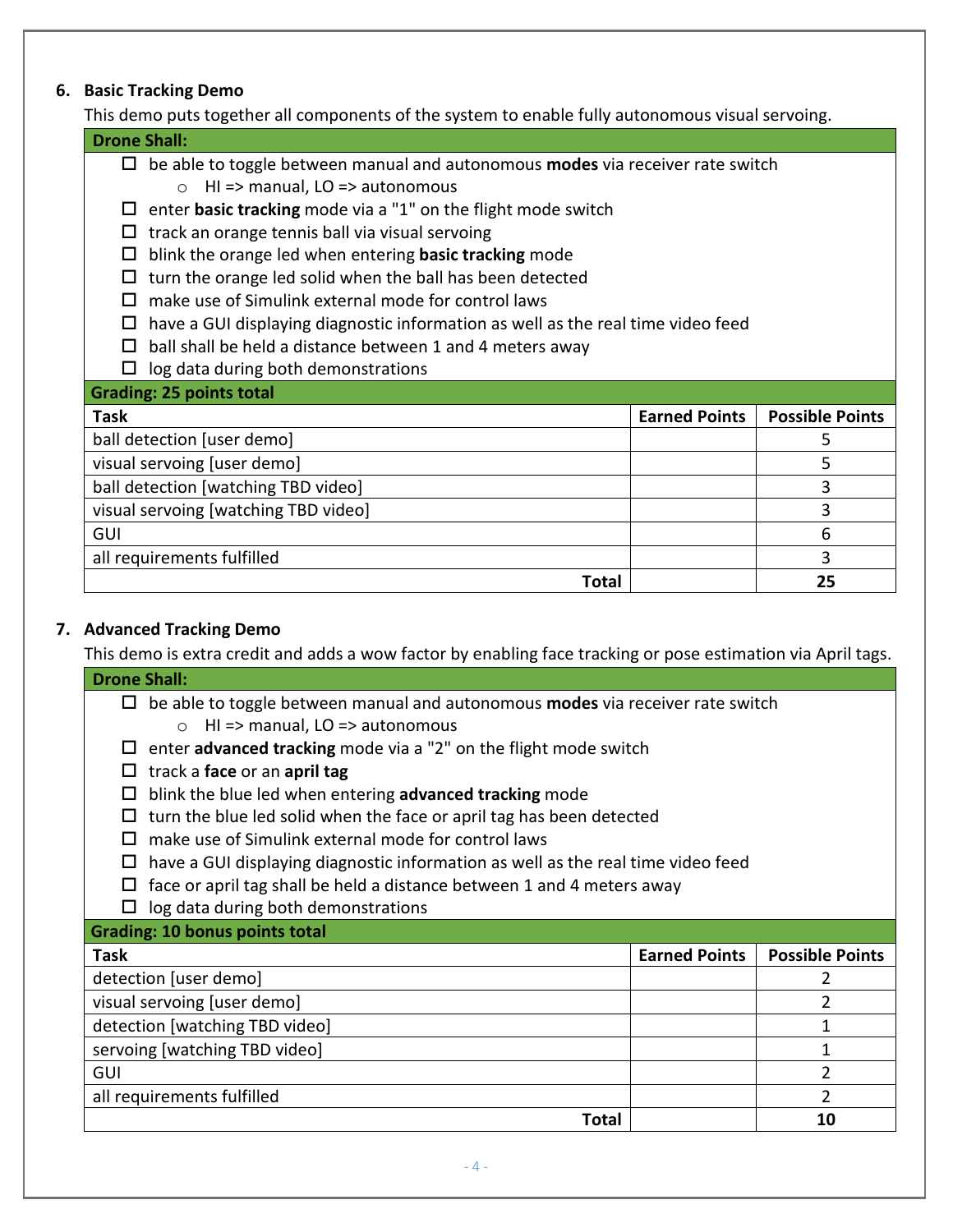#### **8. Grading**

The final project grade will be determined based upon the below chart

|                                         | Points                              |
|-----------------------------------------|-------------------------------------|
| <b>Manual Navigation Demo</b>           | 15                                  |
| <b>Autonomous Navigation Demo</b>       | 20                                  |
| <b>Basic Tracking Demo</b>              | 25                                  |
| <b>Advanced Tracking Demo [bonus]</b>   | 10                                  |
| System Requirements Document + VCRM     | 10                                  |
| Qualification Procedure and Report      | 10                                  |
| Focus Area Tech Memo [individual grade] | 15                                  |
| Weekly financials [.5 pts per week]     | 5                                   |
| Videos                                  | Not required but highly recommended |
| Total                                   | 110                                 |

#### **9. Deliverables**

|   | System requirements document + VCRM                                                                |
|---|----------------------------------------------------------------------------------------------------|
|   | Qualification procedure and report                                                                 |
|   | focus area tech memo [state high level significance, block diagrams] [bring this to job interview] |
|   | formal presentation slides [PDR]                                                                   |
|   | formal presentation slides [CDR]                                                                   |
| 6 | Demonstration data packet containing plots of key parameters and signals during all demo runs      |
|   | videos take during demonstrations                                                                  |

#### **10. Tips**

- Frontload your work on this project. Plan to finish at least 1 week ahead of time.
- See me to bless off your design before you go too far down the wrong path.
- Use version control.
- Meet at least weekly to keep all group members honest.
- follow Kaputa's rules to design by. **[Make it work, make it right, make it fast]**

#### **11. Key Dates**

| PDR        | 10 am – 11:50 am in the ESD Lab on April $1^{st}$ and April $3^{rd}$ |
|------------|----------------------------------------------------------------------|
| Game Day   | All day on April 27 <sup>th</sup> [Imagine RIT]                      |
| <b>CDR</b> | $18$ am - 10:30 am in GOL 2690 on May $1st$                          |

#### **12. WARNING**

- **LiPo batteries can be very dangerous. Always store the battery in the fire proof bag and use with extreme caution. Never let a battery charge unattended.**
- **Drones can be very dangerous. Verify that the props are snugly attached to the drone and that the drone is snugly attached to the gimbal before each test flight. Never stick your fingers into the props even when the drone is powered off. Never remove the drone from the provided gimbal.**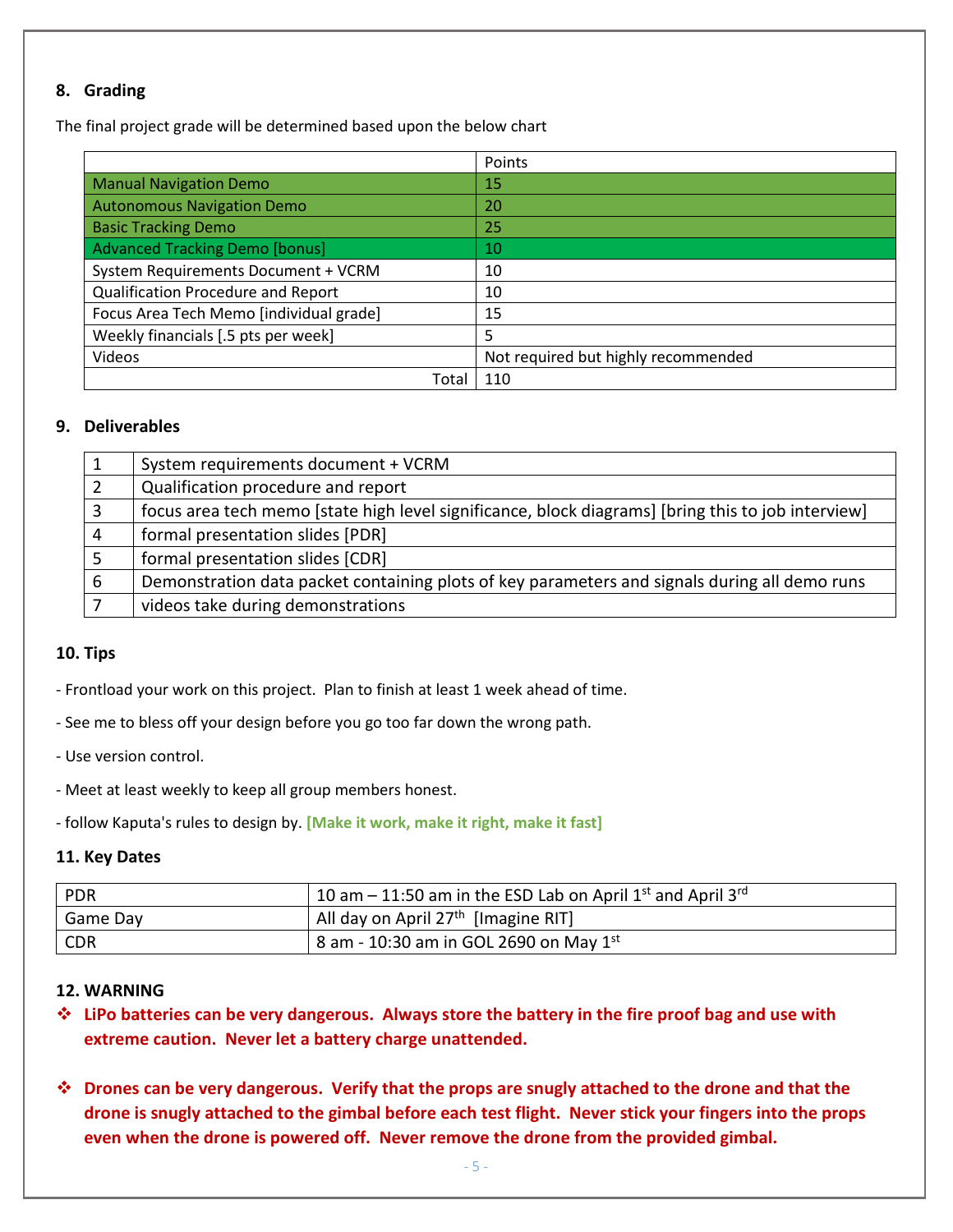#### **13. Euler Angles**

Yaw  $-$  [z axis] [+ psi is compass heading]

Pitch – [y axis]  $[+$  theta is pitch nose up]

 $Roll - [x axis]$  [+ phi is roll right wing down]

Accelerometer is opposite of direction traveled [- G when sitting]

x and y are position

u and v are velocities

Force [newtons] = mass [kg]  $*$  9.8066 m/s<sup>2</sup>

right wing down [+ wx]

nose up [+wy]

nose right [+wz]

#### **14. Mechanical Conventions**

 **+x fwd**

**1(cw) 2(ccw)**

 **+y right**

**4(ccw) 3(cw)** 

 **+z down**

#### **15. Joystick Conventions**

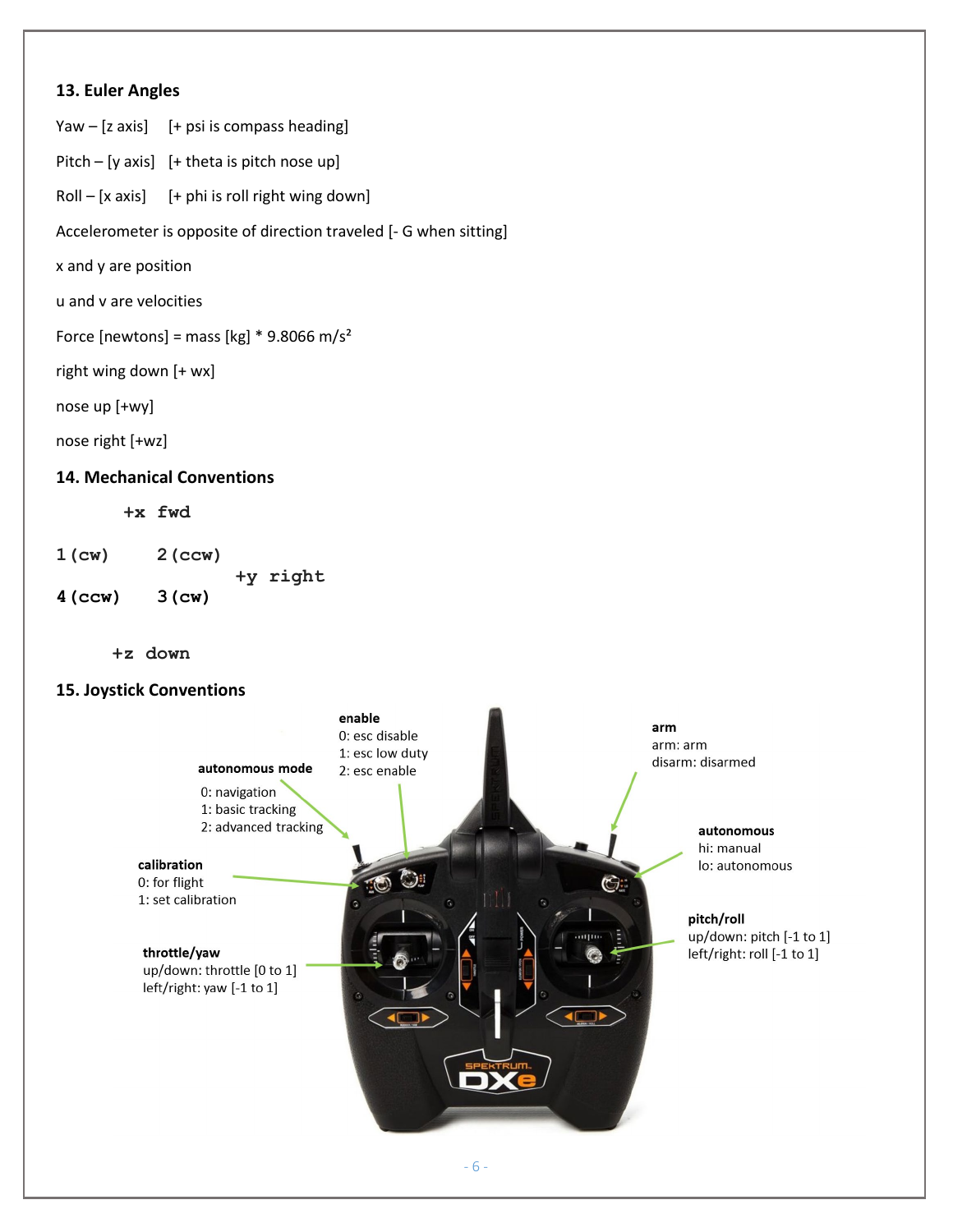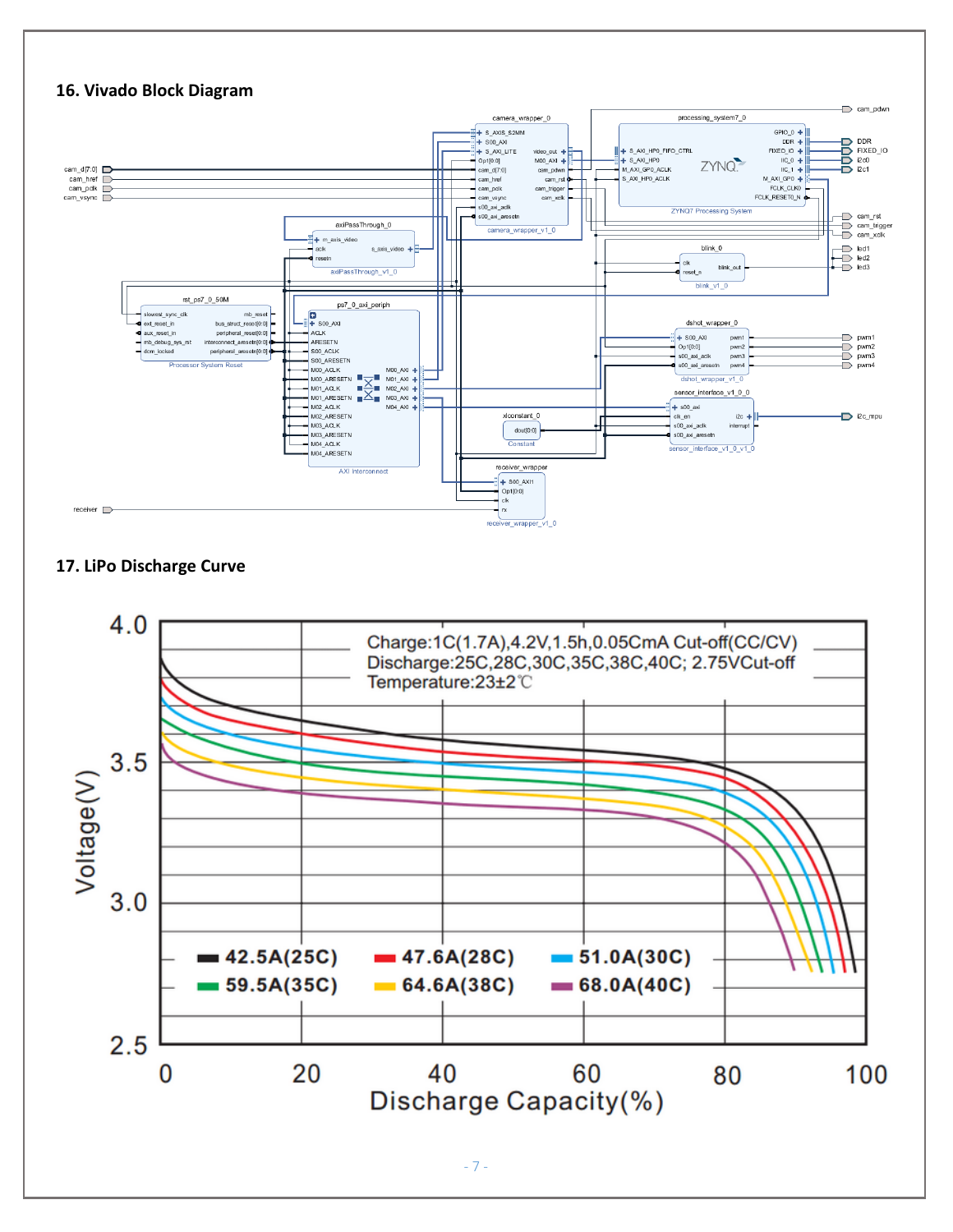# Memory Map [FPGA AXI]

## ESC

| <b>Memory Address</b> | Contents                        | <b>Bits</b> | <b>Full Scale</b> |
|-----------------------|---------------------------------|-------------|-------------------|
| 0x43C00000            | enable                          |             | $0:$ off, 1: on   |
| 0x43C00004            | CH <sub>1</sub> C <sub>md</sub> | 11          | 40,000 RPM        |
| 0x43C00008            | CH <sub>2</sub> Cmd             | 11          | 40,000 RPM        |
| 0x43C0000C            | CH <sub>3</sub> Cmd             | 11          | 40,000 RPM        |
| 0x43C00010            | CH4 Cmd                         | 11          | 40,000 RPM        |

## Receiver

| <b>Memory Address</b> | Contents            | <b>Bits</b> | <b>Full Scale</b> |
|-----------------------|---------------------|-------------|-------------------|
| 0x43C10000            | CH <sub>1</sub> Cmd | 11          | 2048 counts       |
| 0x43C10004            | CH <sub>2</sub> Cmd | 11          | 2048 counts       |
| 0x43C10008            | CH <sub>3</sub> Cmd | 11          | 2048 counts       |
| 0x43C1000C            | CH4 Cmd             | 11          | 2048 counts       |
| 0x43C10010            | CH5 Cmd             | 11          | 2048 counts       |
| 0x43C10014            | CH <sub>6</sub> Cmd | 11          | 2048 counts       |
| 0x43C10018            | CH7 Cmd             | 11          | 2048 counts       |
| 0x43C1001C            | CH <sub>8</sub> Cmd | 11          | 2048 counts       |
| 0x43C10020            | CH <sub>9</sub> Cmd | 11          | 2048 counts       |

## IMU 1 [MPU9250]

| <b>Memory Address</b> | Contents                             | <b>Bits</b> | <b>Full Scale</b> |
|-----------------------|--------------------------------------|-------------|-------------------|
| 0x43C20000            | X Acceleration [ax]                  | 16          |                   |
| 0x43C20004            | Y Acceleration [ay]                  | 16          |                   |
| 0x43C20008            | Z Acceleration [az]                  | 16          |                   |
| 0x43C2000C            | <b>Roll Rotational Velocity [wx]</b> | 16          |                   |
| 0x43C20010            | Pitch Rotational Velocity [wy]       | 16          |                   |
| 0x43C20014            | Yaw Rotational Velocity [wz]         | 16          |                   |

## LEDs

| <b>Memory Address</b> | Contents     | <b>Bits</b> | <b>Full Scale</b> |
|-----------------------|--------------|-------------|-------------------|
| 0x43C30000            | LED 1 Enable |             |                   |
| 0x43C30004            | LED 1 Enable |             |                   |
| 0x43C30008            | LED 3 Enable |             |                   |
| 0x43C3000C            | LED 1 Period | 32          |                   |
| 0x43C30010            | LED 2 Period | 32          |                   |
| 0x43C30014            | LED 3 Period | 32          |                   |
| 0x43C30018            | LED 1 Duty   | 32          |                   |
| 0x43C3001C            | LED 2 Duty   | 32          |                   |
| 0x43C30020            | LED 3 Duty   | 32          |                   |